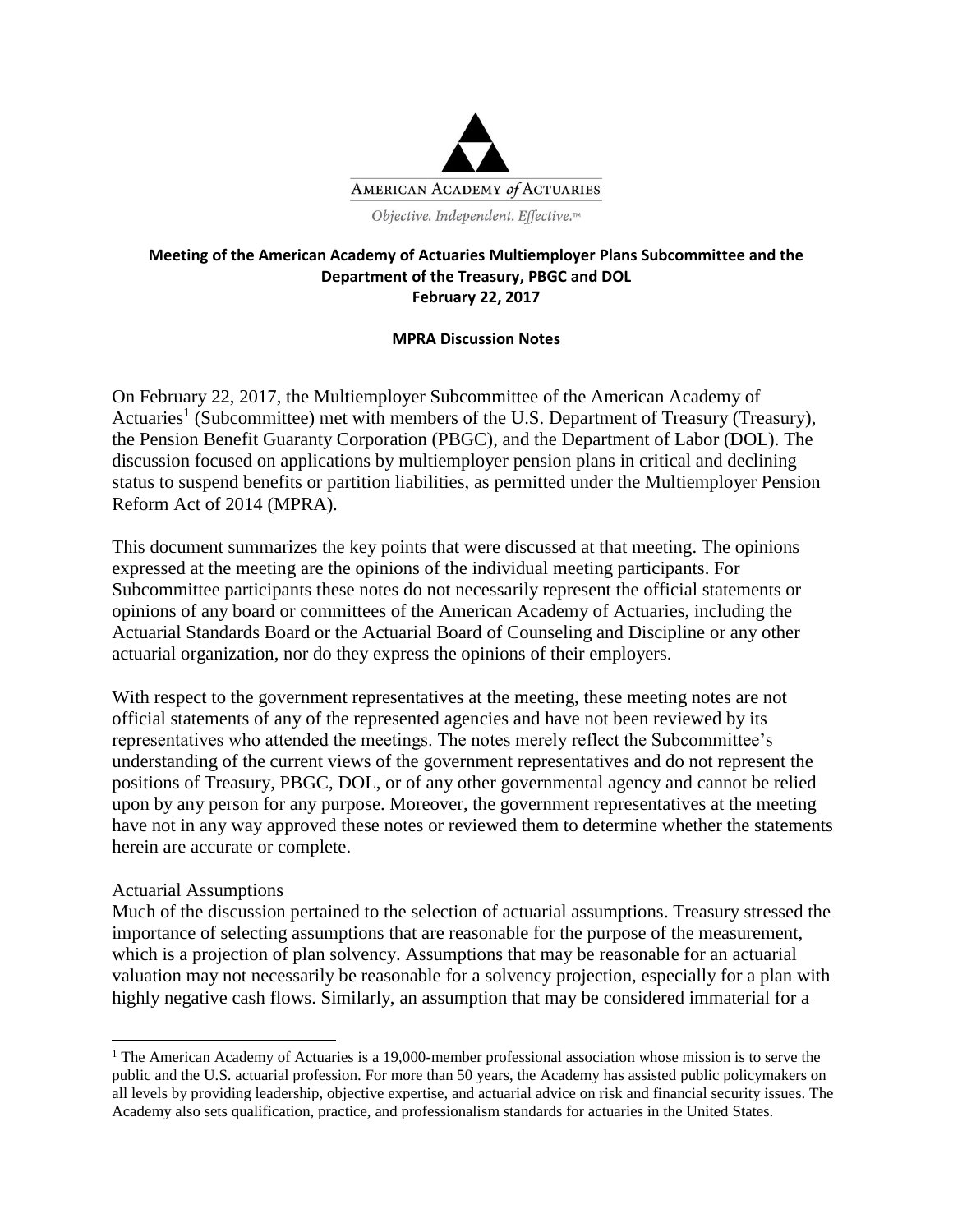valuation may have a material impact on a solvency projection, particularly when the statutory requirement that suspensions must "not materially exceed the level necessary to avoid insolvency" is interpreted narrowly, as required by the regulation. Treasury emphasized that actuarial assumptions used in an application to suspend benefits must be selected with a high degree of rigor, as there is no mechanism to automatically adjust the level of benefit suspensions in future years as experience emerges. For retirees, if future experience is better than expected, there is no obligation to improve benefits; similarly, if future experience is worse than expected, there is no obligation to increase contributions to maintain suspended benefit levels.

The Subcommittee expressed concern that the greater emphasis on assumptions may create a false impression of precision for the solvency projections; actuarial projections over 30 years or more are by nature imprecise. It was acknowledged, by all meeting participants that there is a delicate balance between the desire to minimize benefit reductions while maintaining at least a 50 percent probability of avoiding insolvency. The Subcommittee also expressed concern that recent decisions by Treasury appear to narrow the range for permissible assumptions by applying criteria that are far narrower than have ever generally been applied within the actuarial profession, outside of situations in which statutory authority is given to regulators to set assumptions. Actuarial Standards of Practice (ASOP) Nos. 27 (Section 3.6.2) and 35 (Section 3.4), for example, describe how "different actuaries will apply different professional judgment and may choose different reasonable assumptions. As a result, a range of reasonable assumptions may develop both for an individual actuary and across actuarial practice."

Treasury further explained the impact of a suspension of benefits is much more significant than for a routine annual actuarial valuation, such as meeting minimum funding standards. Therefore, plan actuaries should factor in how assumptions may behave differently for solvency calculations involving cash flow projections when selecting actuarial assumptions for MPRA applications. As part of the application process, plan actuaries should be prepared to provide detailed justification for all assumptions used in the projections.

Discussion continued on how Treasury views certain key actuarial assumptions when it reviews MPRA applications, based on the 12 applications it has received so far. A summary of the views **expressed by Treasury** are as follows:

- *Current mortality rates*. Plan actuaries are strongly encouraged to use recently published tables from the Retirement Plan Experience Committee (RPEC) of the Society of Actuaries (SOA). Any deviations from these tables or adjustments to the mortality rates should be based on a study of plan experience, weighted by benefit amounts. Experience should be sufficient to provide at least partial credibility, if not full credibility. With respect to credibility, Treasury noted that actuaries may wish to consult the regulations it has recently published on the selection of mortality assumptions for valuations of singleemployer pension plans.
- *Mortality improvement*. Plan actuaries are also strongly encouraged to use recently published mortality improvement scales from the RPEC. Mortality improvements should be assumed to be generational, rather than finite. Any adjustment or deviation from assuming generational mortality improvements based on the published scale should be supported by information and analysis.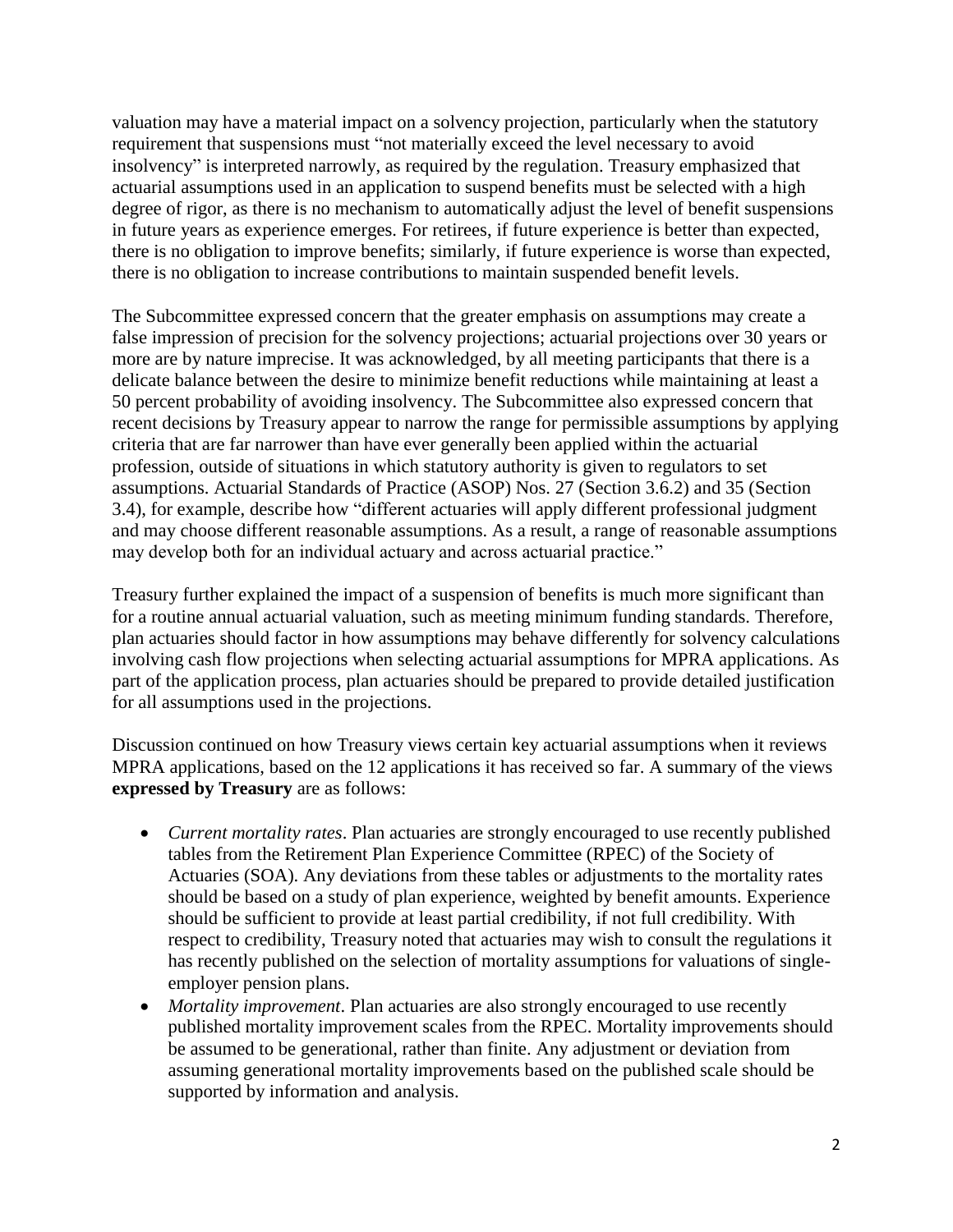- *Investment return*. The investment return assumption should be appropriate for the purpose of a solvency projection, take into account relevant current economic data, and be free of significant bias.<sup>2</sup> Importantly, Treasury indicated plan actuaries should adequately reflect short-term expectations, especially because in a plan with declining assets the projections are highly sensitive to the returns in the first few years. The possibility that the plan's asset allocation may change over time is another factor to consider. For example, a plan with limited available resources may be forced to reduce allocations to highly volatile or illiquid investments. Finally, strong MPRA applications will include detailed information regarding the consideration of possible future changes in the plan's asset allocation in their justification of the investment return assumption.
- *Other demographic assumptions*. Other demographic assumptions should be appropriate for the purpose of a solvency projection, consider applicable plan provisions, and take into account recent plan experience, including gain/loss analysis by source. Treasury cautioned against using overly simplified assumptions, as an assumption that may be appropriate for an actuarial valuation may not necessarily be reasonable for a solvency projection. Any assumed changes in participant behavior (for example, due to reduced benefit levels or changes in related plan provisions) should be carefully selected, directionally appropriate, and well-justified.

Treasury also shared the following considerations with respect to certain demographic assumptions. While these are the specific assumptions that were discussed with Treasury and PBGC, they should not be considered an exhaustive list.

- o *Retirement ages*. Plan actuaries are strongly encouraged to assume a distribution of retirement ages to reflect plan experience. This applies separately to active participants and inactive vested participants. For example, if a plan allows participants to retire early with a full actuarial reduction, it may be appropriate for the valuation to assume a single retirement age. Such an assumption would not be appropriate, however, for a solvency projection.
- o *Optional form elections*. Plan actuaries are strongly encouraged to develop an assumption based on plan experience. Even if optional forms of payment under the plan are actuarially equivalent, different forms may have significantly different cash flows. For that reason, while a simplified assumption that all participants elect a single form of payment may be appropriate for a valuation, it may not be appropriate for a solvency projection. Also, an assumption for future optional form elections may be important for reflecting the PBGC guarantee level for a surviving spouse benefit.
- o *New entrant ages*. When performing an open group projection, actuaries are strongly encouraged to develop a distribution of ages for new active participants based on plan experience. Use of a single age for this purpose is overly simplified and not appropriate. Experience should avoid survivor bias; in other words, it may

 $\overline{\phantom{a}}$ 

<sup>&</sup>lt;sup>2</sup> These expectations from Treasury with respect to the investment return assumption are described in detail in the notification letter to the Central States, Southeast, and Southwest Area Pension Fund dated May 6, 2016. This letter can be found at [www.treasury.gov/mpra.](http://www.treasury.gov/mpra)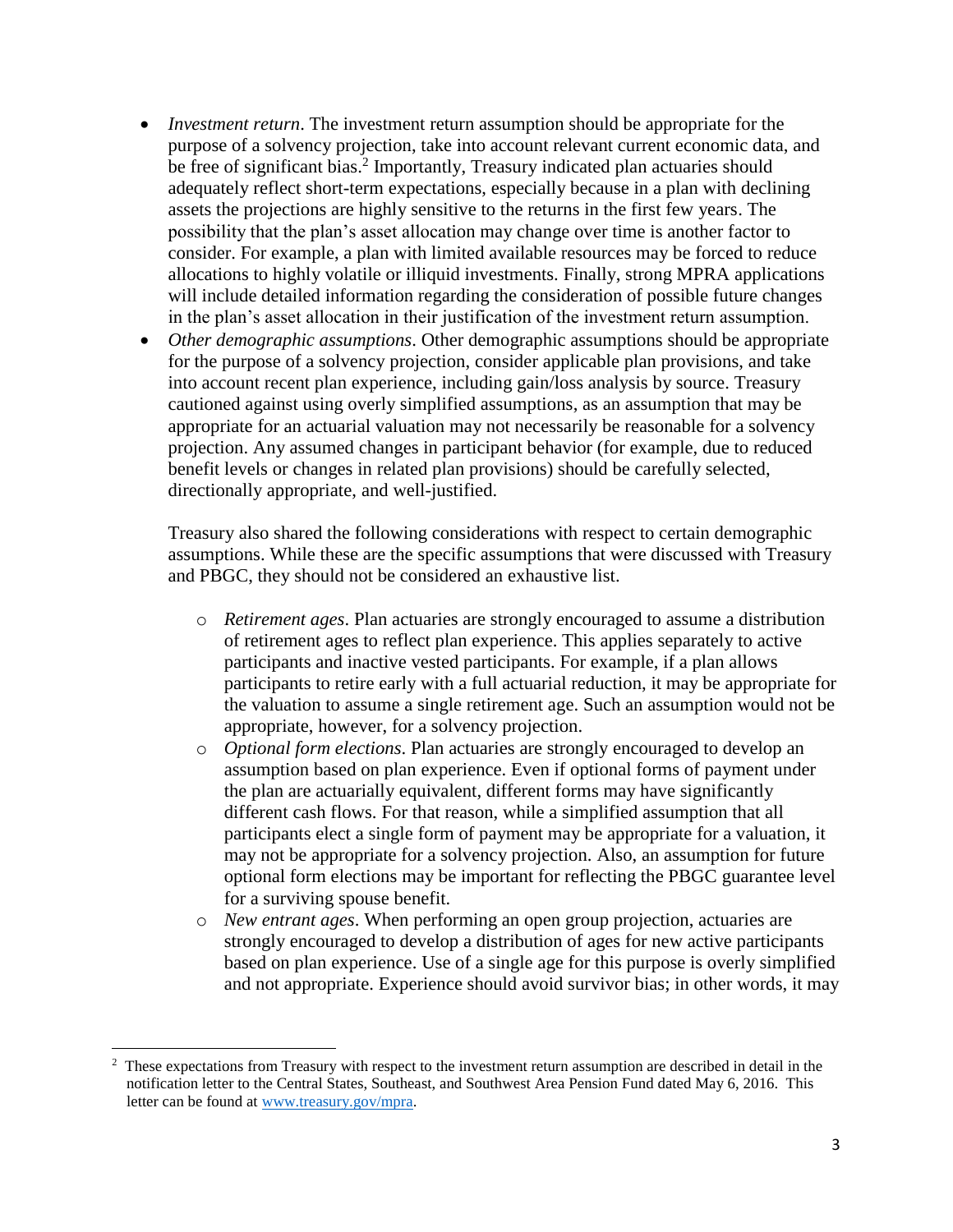not be reasonable to simply use the current participant population with short service to represent the expected new entrant population.

- *Exclusion of certain participants*. A common valuation assumption is to exclude certain participants who are considered unlikely to claim their benefits. For example, inactive vested participants who are past either their normal retirement age or required minimum distribution age are sometimes excluded from the valuation, especially in situations where the plan has exhausted all reasonable efforts to locate them. If these participants are later found and put into payment status, they will be included in the annual valuation and will cause an experience loss. Because a proposed suspension of benefits is measured only once, however, plan actuaries are cautioned against excluding older vested participants from the solvency projection.
- *Projected contributions*. Assumptions regarding future contributions—including industry activity, covered work levels, and contribution rates—are developed based on input provided by the plan sponsor, who must act reasonably and in good faith. Plan actuaries should work with the plan sponsor to analyze historical trends in developing appropriate forward-looking assumptions. Plan actuaries should provide justification for the selected assumptions, including narrative descriptions of the input provided by the plan sponsor and the rationale for any deviations from historical trends. In some instances it may be appropriate to anticipate that a recent trend will not continue in the future due to the cyclical nature of the industry. If the projections incorporate this expectation, the application should include a discussion and justification for this approach. With the 10 years of historical data on contribution base units and other variables, Treasury would like an historical narrative describing factors causing changes. This includes addressing any trends or fluctuations that are evident in the recent contribution patterns to the plan.

# Plan Sponsor Considerations

As part of the discussion, Treasury expressed the view that the plan sponsor should take into account certain points when designing a proposal to suspend benefits and preparing the application for approval.

- *Effective dates*. Plan sponsors should set the effective date for any proposed suspension of benefits taking into account the amount of time required for Treasury to review the application, to conduct the participant vote, and to follow any procedural rules regarding systemically important plans (those representing at least \$1 billion in potential financial assistance from PBGC). To allow adequate time, plan sponsors should set the effective date at least 10 months after the application date. If it is possible that a plan might be considered systemically important under the statute, this period should be increased to 12 months.
- *"Bates stamp" each page*. Treasury requests the plan sponsor to Bates stamp each page in the suspension application. This is an identification process to help easily reference specific pages (the plan's legal counsel should be familiar with the process).
- *Readability of participant notices*. The plan sponsor should carefully consider the content and readability requirements for participant notices. While the model notice provides a safe harbor, the readability requirements apply to the individual benefit estimates and any other customized text. Plan sponsors should avoid or at least limit the use of jargon, and any terms that might not be familiar to participants should be defined.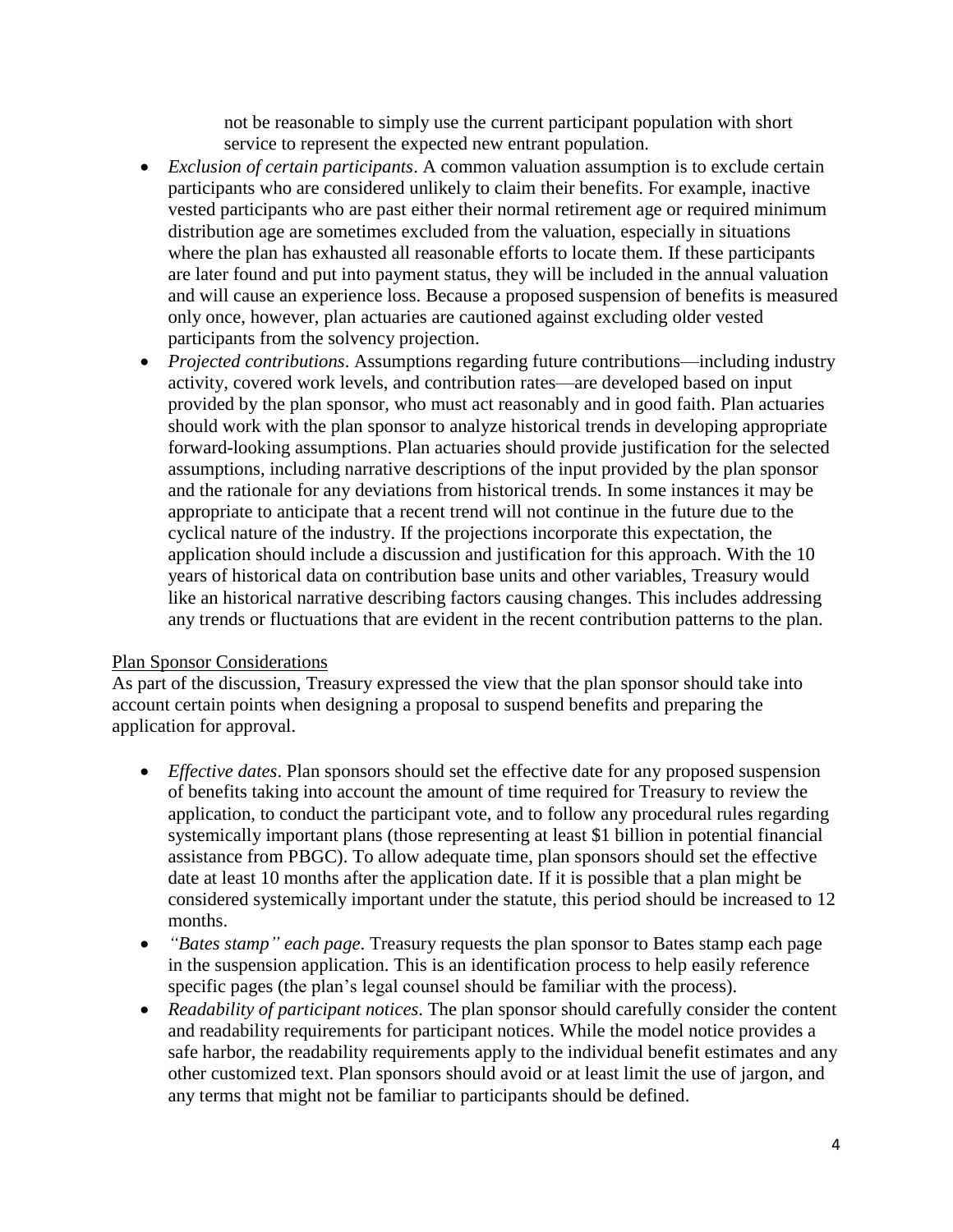*Equitable distribution*. If the proposed suspension of benefits applies different reduction formulas to different participant groups, each benefit formula should be considered a separate group for the purpose of illustrating the effects of the reductions. Additionally, if participants in the plan are currently subject to different benefit formulas, then each current benefit formula also constitutes a separate group. As some plans have complex benefit formulas that have changed over time, it may be difficult to determine how many groupings should be used. Treasury expressed a willingness to meet with plan sponsors before applications are submitted in order to discuss the proper approach to creating and consolidating groupings for the purpose of illustrating the effects of proposed suspensions.

## Review Process

Treasury and PBGC also expressed a point of view regarding what plan sponsors should expect after an application to suspend benefits has been submitted and undergoes review. Treasury will have ultimate authority over the review of the application. In addition, PBGC will assist Treasury in its review and Treasury will consult with PBGC and DOL throughout the process.

The plan sponsor should expect the first inquiries associated with the review of the application to come from PBGC. As described below, PBGC will request detailed participant data and calculations from the plan sponsor and plan actuary to determine that the underlying projection calculations are accurate, that the proposed suspensions correctly reflect statutory limitations, and whether or not the plan is systemically important.

While PBGC will request information related to the actuarial projections of solvency, PBGC will not address whether the actuarial assumptions used are acceptable. Later in the process, Treasury will make its inquiries related to the acceptability of the actuarial assumptions, equitable distribution of the proposed suspensions, readability of the participant notices, and other issues related to the statutory and regulatory requirements.

According to Treasury and PBGC, plan sponsors and plan actuaries should be prepared for the following as part of the application review process:

- *Census data*. PBGC will request detailed participant census data from the plan actuary used in the projections of solvency and assess its reliability. PBGC acknowledges that the data used by the plan actuary to perform the solvency projection may not be the same as the data used by the plan sponsor to provide individual estimates and implement the suspensions, if they are ultimately approved. Data should be provided in Excel format. The complete valuation data file should be included.
- *Suspension calculations*. The census data should include calculations of the proposed suspension for each participant. Calculations should show the accrued benefit for each participant before and after the proposed suspension, measured at the effective date of the proposed suspension. The data should reflect the key calculations in applying the statutory limitations, even if those calculations are usually performed within the valuation software. It was also noted that solvency projections should reflect the actual proposed suspension for each participant, not an interpolation, grouping, or approximation that may have been used in modeling.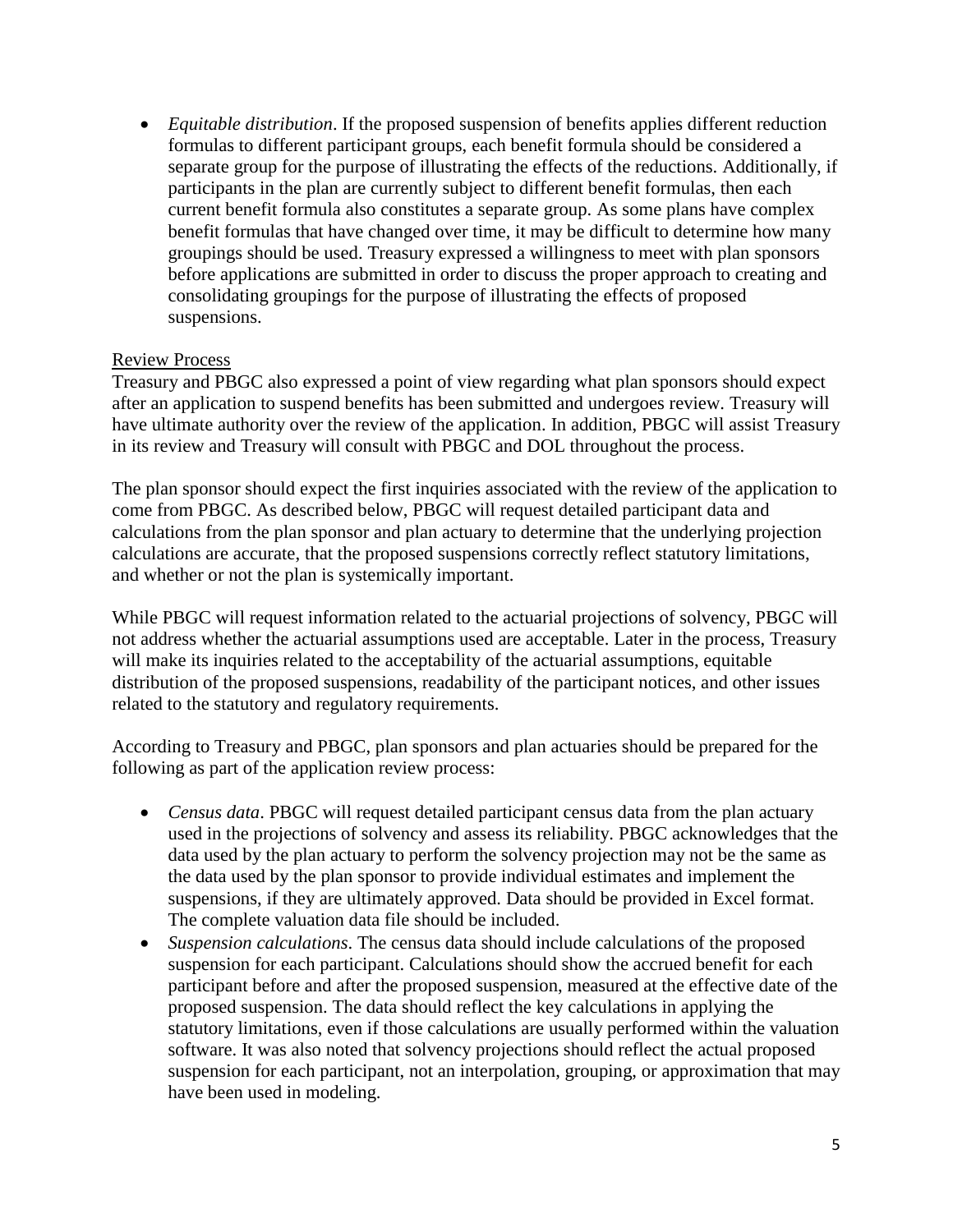- *Systemically important calculations*. To determine whether a plan is systemically important, PBGC will request calculations of the *guaranteed benefit* for each participant and beneficiary, reflecting future service and benefit accruals earned up to the projected insolvency date, disregarding any proposed suspension of benefits. This information will be requested unless it is readily apparent from the size of the plan that it is not systemically important. PBGC may also request a projection of employer withdrawal liability payments in the event of plan insolvency.<sup>3</sup>
- *Test lives*. PBGC will request "test lives" showing detailed projections with and without the proposed suspensions. The plan actuary should be prepared to send test lives to PBGC shortly after the application is submitted: at least one active participant, one inactive vested participant, and one retired participant. Year-by-year benefit payment output and rates for each decrement are required. PBGC will evaluate the initial test lives and request additional test lives as needed. PBGC is willing to sign nondisclosure agreements in cases where test life output from the valuation software is considered proprietary. Clear disclosures of any adjustments to the results made outside of the valuation software should be provided. Failure to submit the test lives promptly can impair the ability of the agency to provide a timely assessment of other aspects of the application.
- *Draft plan amendment*. The plan sponsor should draft a plan amendment reflecting the proposed suspension of benefits, so that it is ready to be adopted if the suspension is approved. Treasury may ask to review the draft amendment, even though it is not required as part of the initial application.
- *Prior partial lump sum payments*. In the event that a plan offers partial lump sum payments, the application should include a discussion of how prior payments are reflected in the proposed suspension plan.

# Informal Consultation

The discussion touched on the possibility of informal consultation with Treasury or PBGC prior to the submission of an application for a suspension of benefits or a partition. The Subcommittee noted there could be value in plan sponsors receiving informal feedback from Treasury prior to the formal submission of a suspension application. As a follow-up to the meeting, Treasury noted it is open to offering pre-application conferences with plan sponsors to discuss the grouping of participants in the illustrations of the effect of suspensions. Treasury may be willing to discuss certain issues related to the content and form of the application, but not suspension design or equitable distribution.

The Subcommittee also noted there could be value in plan actuaries receiving informal feedback from Treasury on the actuarial assumptions used in performing the applicable solvency projections, and the necessary analysis to support those assumptions. Treasury responded that it would be appropriate to provide feedback on the actuarial assumptions only after conducting a detailed review of the information provided in the suspension application. Plan actuaries should

 $\overline{\phantom{a}}$ <sup>3</sup> PBGC is currently establishing the assumptions and methodology it will use in determining whether a plan is systemically important. The actuarial assumptions are expected to be similar to those used to measure mass withdrawal liability.